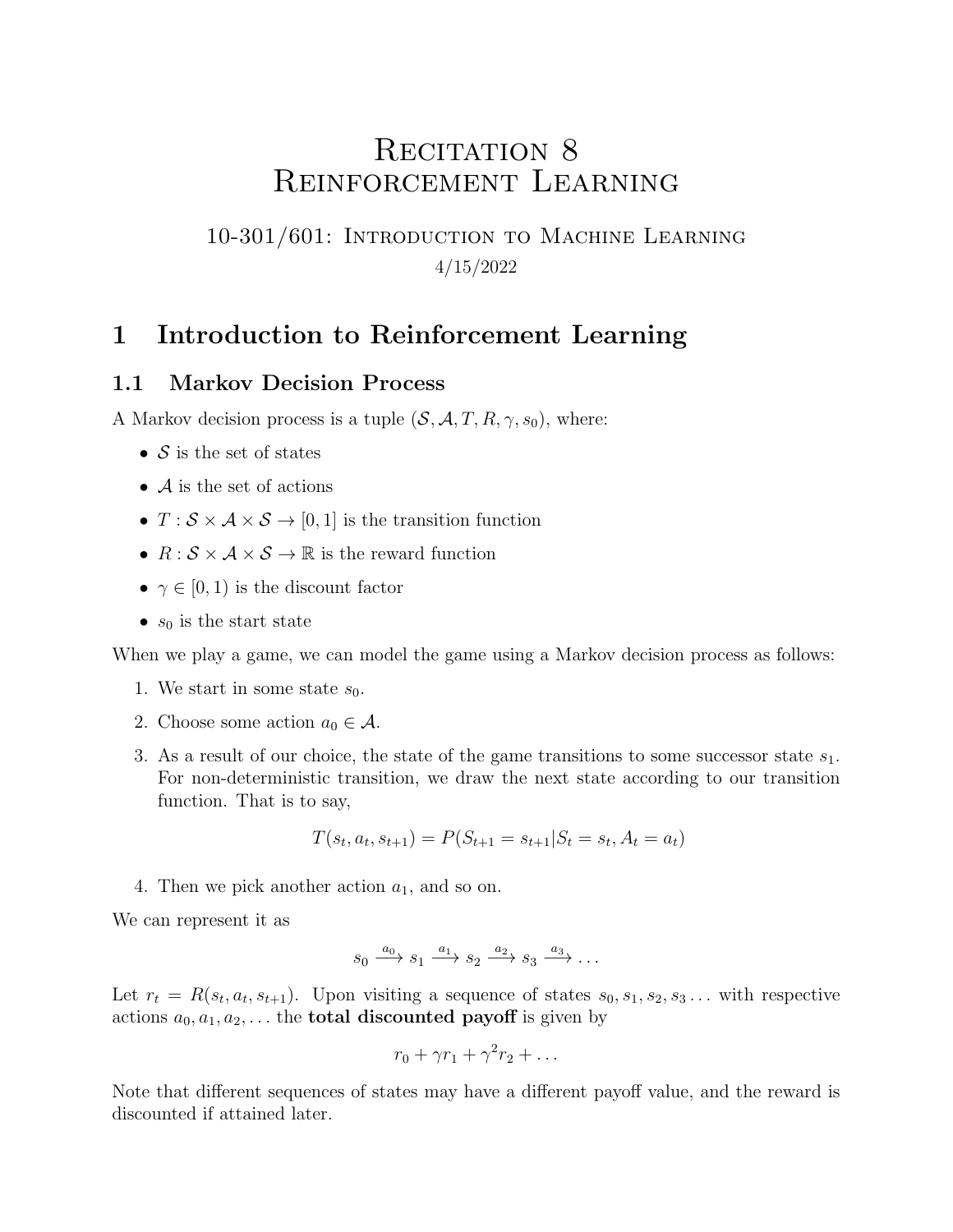#### 1.2 Policy and Value Function

A **policy** is any function  $\pi : \mathcal{S} \to \mathcal{A}$  mapping from the states to the actions. We say that we are executing some policy  $\pi$  if, whenever we are in state s, we take action  $a = \pi(s)$ .

For the optimal policy function  $\pi^*$  we can compute its **value function** at state s as:

$$
V^{\pi^*}(s) = V^*(s)
$$
  
=  $\mathbb{E}\left[R(s_0, \pi^*(s_0), s_1) + \gamma R(s_1, \pi^*(s_1), s_2) + \gamma^2 R(s_2, \pi^*(s_2), s_3) \cdots | s_0 = s, \pi^*\right].$ 

In other words, this is the best possible expected total payoff that can be attained using **any** policy  $\pi$ .

This optimal value function can be represented using Bellman's equations (named Bellman optimality equation for state value function), i.e.,

$$
V^*(s) = \max_{a \in \mathcal{A}} \sum_{s' \in \mathcal{S}} p(s'|s, a) (R(s, a, s') + \gamma V^*(s')).
$$

If  $R(s, a, s') = R(s, a)$  (deterministic transition), then we have the form we saw in class:

$$
V^*(s) = \max_{a \in \mathcal{A}} \left\{ R(s, a) + \gamma \sum_{s' \in \mathcal{S}} p(s'|s, a) V^*(s') \right\}.
$$

The interpretation of Bellman equation is also very intuitive: "how valuable is the current state under a policy?" Then it naturally follows that the optimal policy  $\pi^*: \mathcal{S} \to \mathcal{A}$  can be found as

$$
\pi^*(s) = \arg \max_{a \in \mathcal{A}} \sum_{s' \in \mathcal{S}} p(s'|s, a) (R(s, a, s') + \gamma V^*(s')).
$$

#### 1.3 Q-Value

We can also define a  $Q$  function  $Q(s, a)$  that returns the expected discounted future value of taking action a at state s.

Question: When would we want to use  $Q(s, a)$  instead of  $V(s)$ ? Answer:

We can take a part of  $V^*(s)$  as  $Q^*(s, a)$  so that we have

$$
Q^*(s, a) = \sum_{s' \in S} p(s'|s, a) (R(s, a, s') + \gamma V^*(s'))
$$
  

$$
V^*(s) = \max_{a \in A} \sum_{s' \in S} p(s'|s, a) (R(s, a, s') + \gamma V^*(s')) = \max_{a \in A} Q^*(s, a).
$$

Then it follows that the optimal policy can be obtained as

$$
\pi^*(s) = \arg \max_{a \in \mathcal{A}} Q^*(s, a).
$$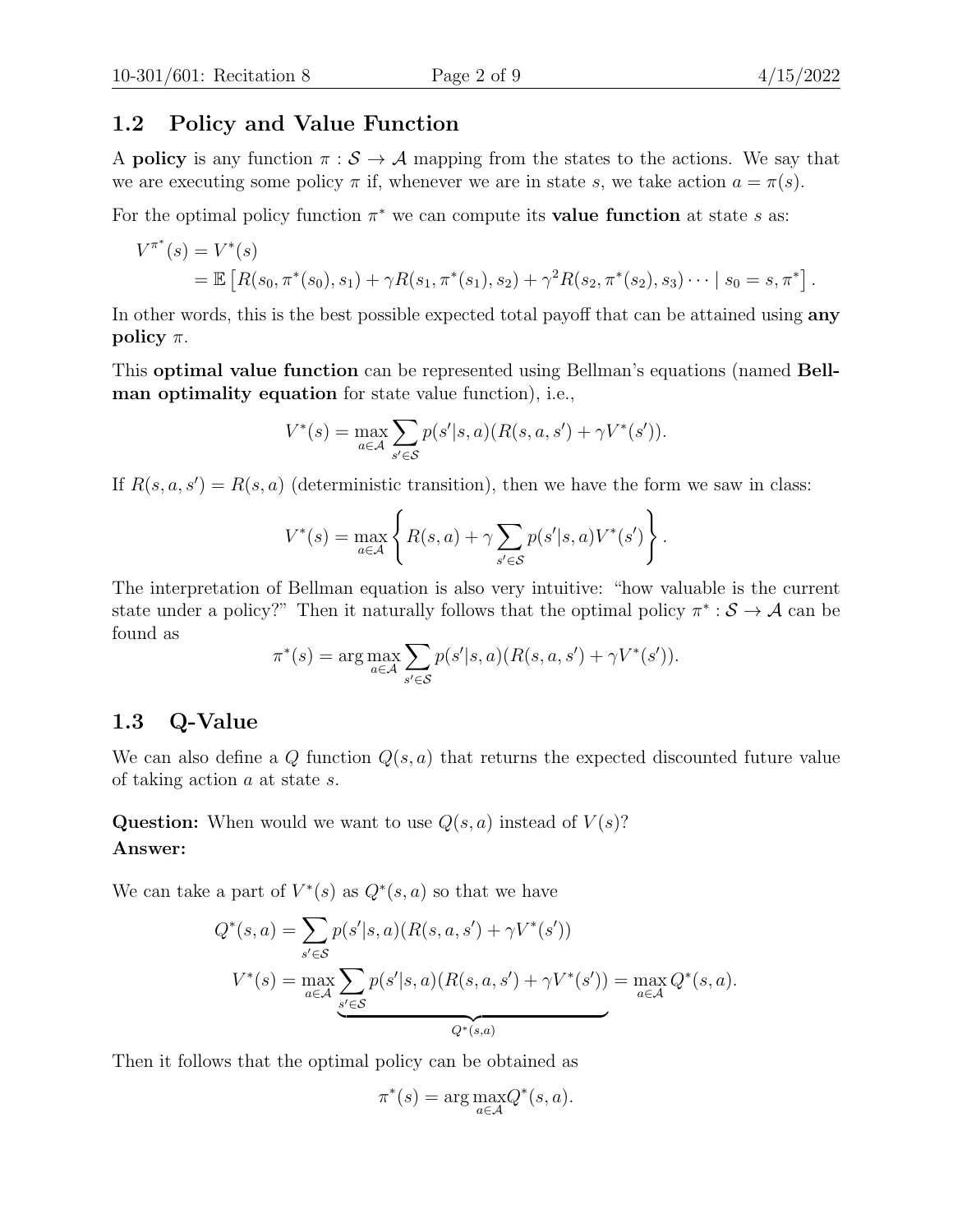## 2 Value Iteration



Figure 1: The cliff-walking environment

Here, we assume a  $4 \times 4$  grid environment. The reward is 1 for reaching the cell with the red dot, −1 for reaching the shaded cells, and 0 for all other cells. The episode ends if the agent lands in either the shaded cells or the red-dot cell. The state space  $(S)$  is all the cells. The action space  $(A)$  is up, down, left or right. If the agent tries to move out of the grid, it simply goes back to its previous state. The discount factor,  $\gamma$ , is 0.9.

Bellman optimality equation for state value function:

$$
V^*(s) = \max_{a \in \mathcal{A}} \sum_{s' \in \mathcal{S}} p(s'|s, a) (R(s, a, s') + \gamma V^*(s'))
$$

We can numerically approximate  $V^*$  using synchronous value iteration and asynchronous value iteration. The recurrence relation is defined as follows for synchronous value iteration for all  $s \in \mathcal{S}$ :

$$
V^{(t+1)}(s) = \max_{a \in \mathcal{A}} \sum_{s' \in \mathcal{S}} p(s'|s, a) (R(s, a, s') + \gamma V^{(t)}(s')).
$$

Notice the time term  $(t)$ , hence the name synchronous. For **asynchronous** value iteration, we use for all  $s \in \mathcal{S}$ :

$$
V(s) = \max_{a \in \mathcal{A}} \sum_{s' \in \mathcal{S}} p(s'|s, a) (R(s, a, s') + \gamma V(s')).
$$

1. Find the updated value of each cell after the first round and after the second round of synchronous value iteration. Assume deterministic transition function.

| $\overline{0}$ | $\overline{0}$ | $\overline{0}$ | $\overline{0}$ |
|----------------|----------------|----------------|----------------|
| $\overline{0}$ | $\overline{0}$ | $\overline{0}$ | $\overline{0}$ |
| $\overline{0}$ | $\overline{0}$ | $\overline{0}$ | $\overline{0}$ |
| $\overline{0}$ | $\overline{0}$ | $\overline{0}$ | 0              |





Initial After 1st round After 2nd round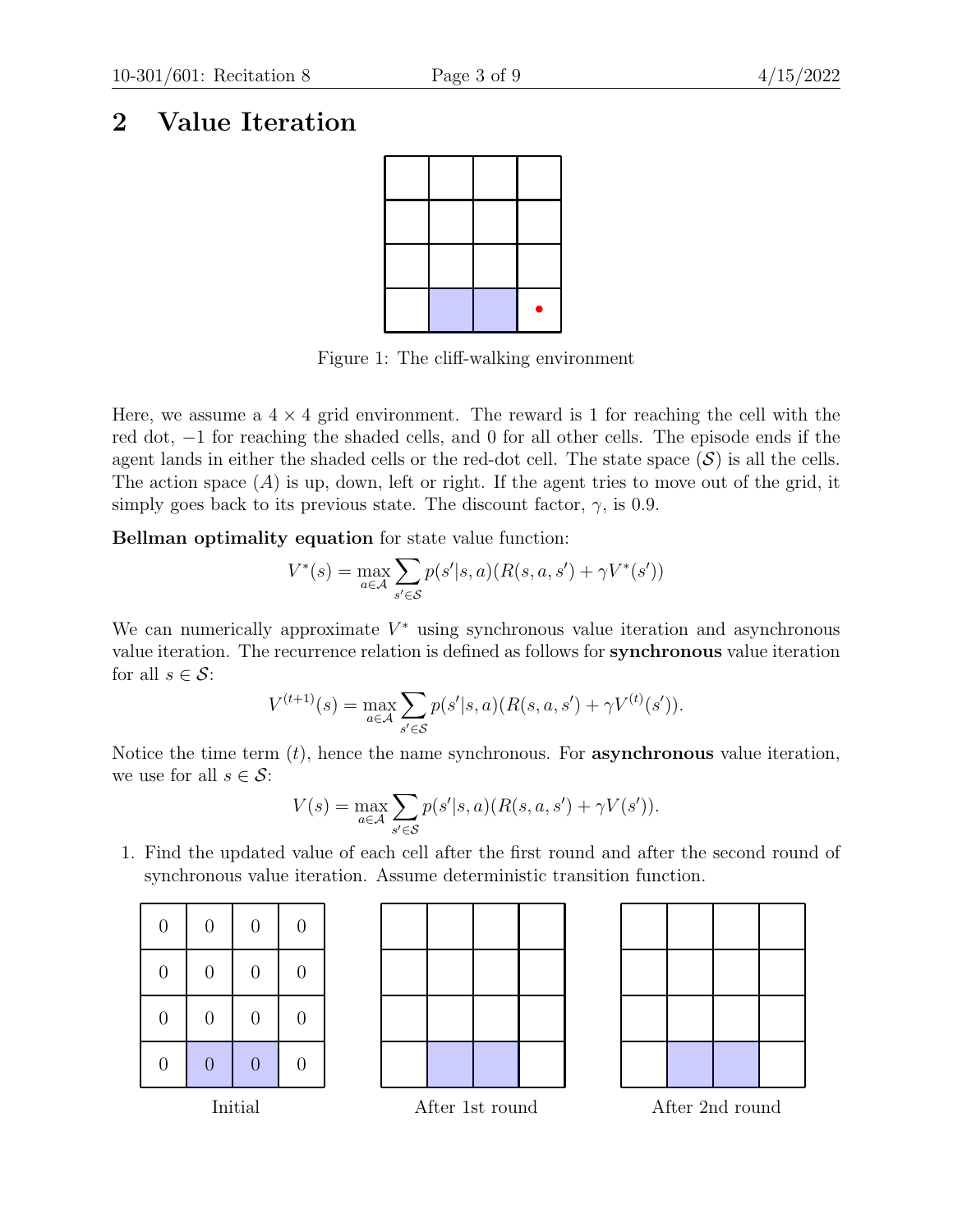2. Starting over, find the update value of each cell after one round of asynchronous value iteration. Visit each cell in two different orders: (1) bottom right to top left, and (2) top left to bottom right.



3. What is the policy learned after the one round of asynchronous value iteration when the cells were visited from bottom right to top left? If there is a tie, pick the action that comes first alphabetically (i.e., priority:  $\downarrow$  >  $\leftrightarrow$  >  $\rightarrow$   $\uparrow$ ).



4. Now suppose that the environment is sloped downward towards the cliff, with all the other settings unchanged. For every action taken, there is a 0.5 probability that the agent will move as intended and a 0.5 probability that the agent will slip and move 1 cell down instead. Report the values after two rounds of synchronous value iteration.

| $\overline{0}$           | $\overline{0}$ | $\overline{0}$ | $\overline{0}$                  |  |
|--------------------------|----------------|----------------|---------------------------------|--|
| $\overline{0}$           | $\overline{0}$ | $\overline{0}$ | 0                               |  |
| $\overline{0}$           | $\overline{0}$ | $\overline{0}$ | $\hspace{.0cm} 0 \hspace{.0cm}$ |  |
| $\overline{0}$           | $\overline{0}$ | $\overline{0}$ | 0                               |  |
| т<br>$\cdot$ , $\cdot$ 1 |                |                |                                 |  |





Initial After 1st round After 2nd round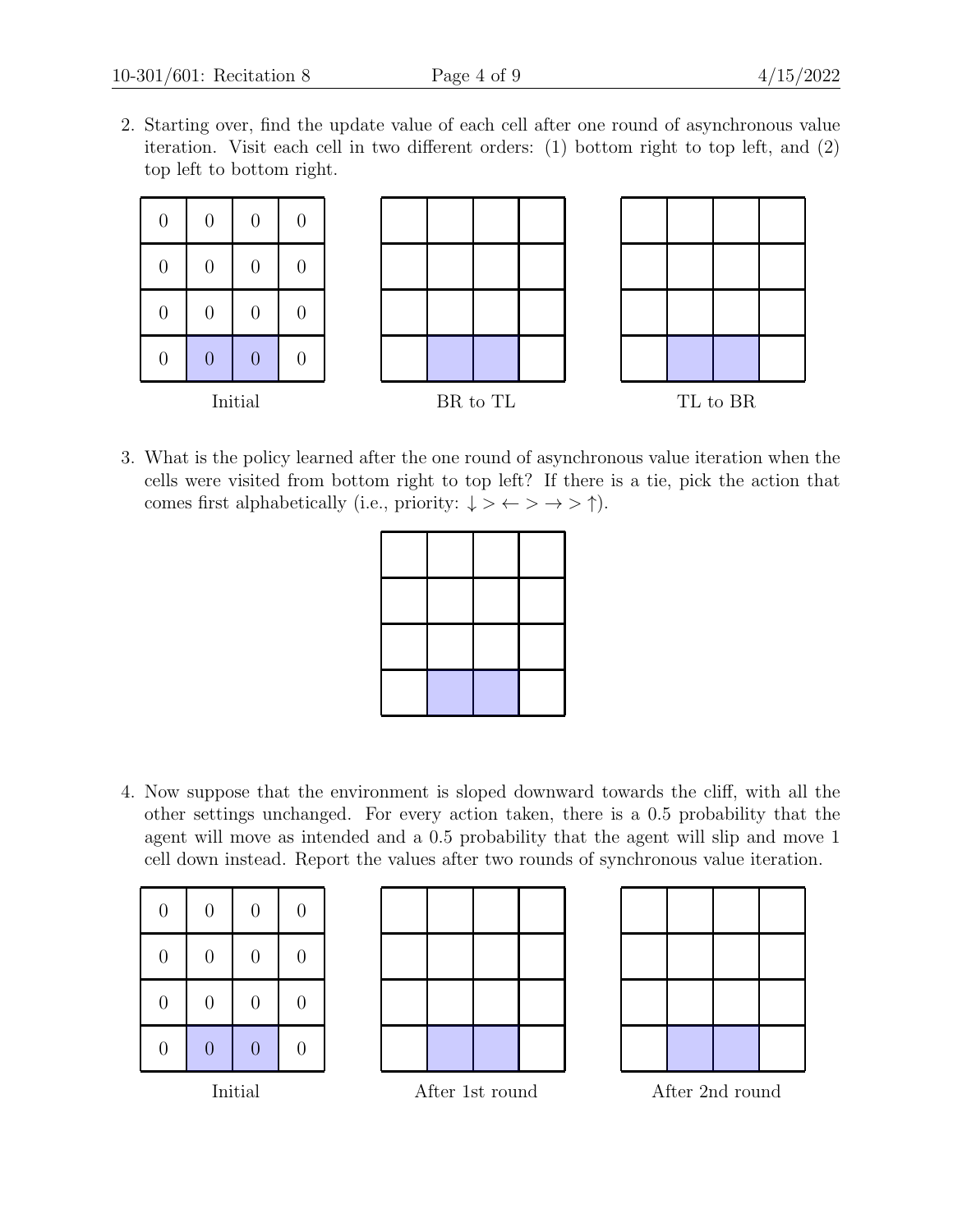# 3 Q-Learning

Let's play some football (the real American kind). We will divide the field into eight states (labeled slightly differently from an official football field for clarity):

|   |    |    |    |    | FG |    |
|---|----|----|----|----|----|----|
| S | 90 | 70 | 50 | 30 | 10 | TD |

Here are some basic rules (slightly different than official football rules, but let's work with it for the sake of this example):

- There are two teams. For simplicity, let's call them Offense and Defense.
- The length of the field is 100 yards; we will set each 20-yard interval on this field as its own state, in addition to the end zones (S, TD, and FG).
- The drive (or, in reinforcement learning terms, episode) terminates if the ball is moved into the end zone.
- At each state, the Offense may either run the ball or pass it (always in the direction of TD).

The head coach argues that it is not a good idea to assume a value for the transition probability from one state to the next. She also argues that since it is not the case that the Offense will always score seven points when going into the TD state (they can also score six points or eight) it is better to not assume a reward function. It is also possible to start the drive from anywhere in the field. For all these reasons, she encourages the offensive coordinators to try Q-learning.

1. The offensive coordinators, now convinced, decide to build a Q-value table that matches the state and action space. What is the size of this table?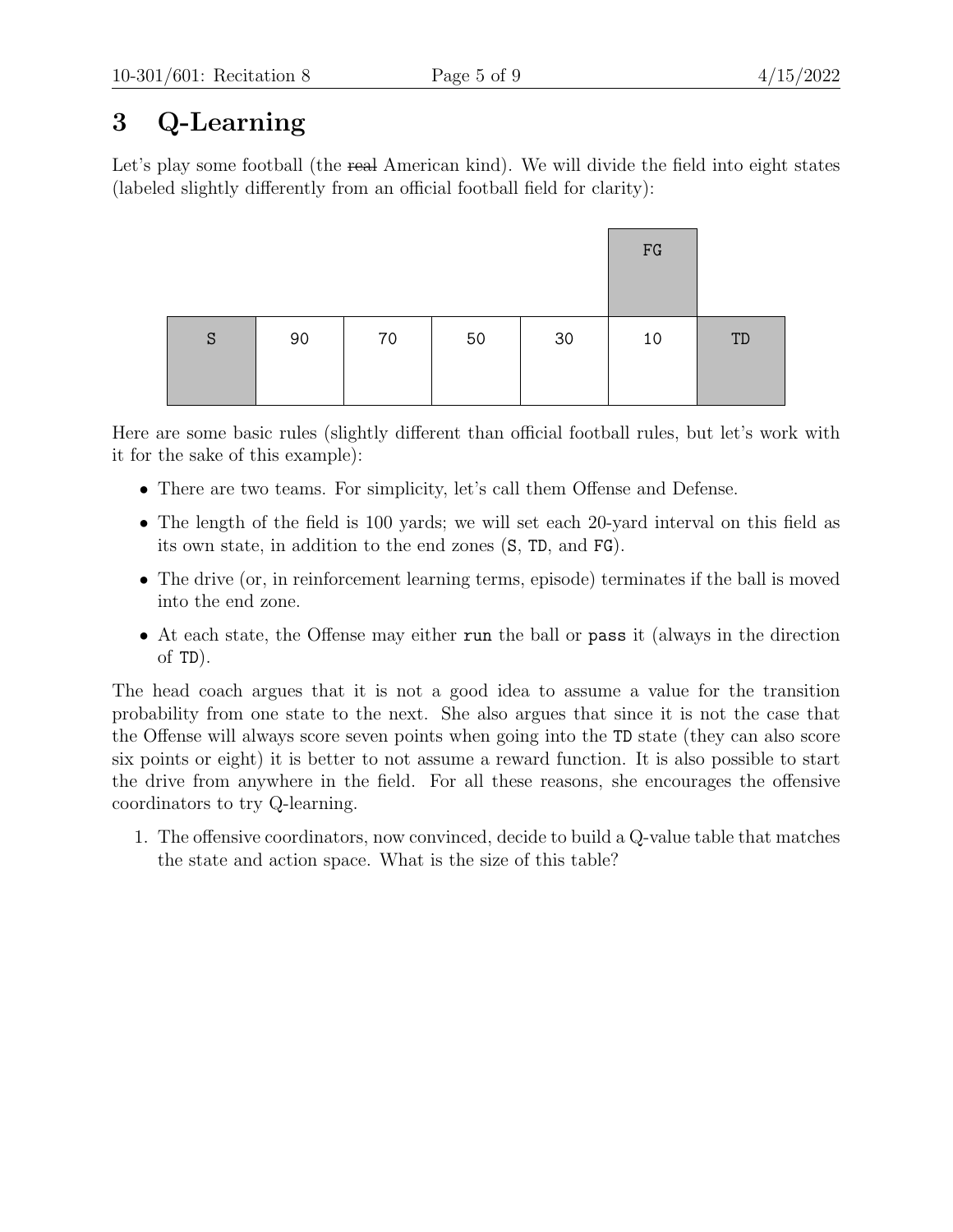2. The offensive coordinators initialize  $Q(s, a) = 0 \ \forall s, a$ . They decide to update it by sampling random drives from games previously played by the Offense this season (note that this approach uses experience replay and not a standard MDP since individual plays in a football game are not independent unlike moves in a grid world). They give you the empty Q-value table for ease:

 $Q(\cdot, run)$ :

|   |    |    |    |    | FG |    |
|---|----|----|----|----|----|----|
| S | 90 | 70 | 50 | 30 | 10 | TD |

 $Q(\cdot, \text{pass})$ :

|   |    |    |    |    | FG |    |
|---|----|----|----|----|----|----|
| S | 90 | 70 | 50 | 30 | 10 | TD |

Time to watch some football :) Assume the learning rate  $\alpha = 0.1$  and the discount factor  $\gamma = 0.5$ . Update the Q-table above for each of the following episodes using the Temporal Difference error update:

- (a) Episode 1, iteration 1: Beginning at the 30 state, Offense runs the ball to 10. Offense collects zero reward.  $Q(30, \text{run}) =$
- (b) Episode 1, iteration 2: Offense passes the ball from the 10 but stays at the 10. Offense collects zero reward.  $Q(10, \text{pass}) =$
- (c) Episode 1, iteration 3: From the 10, Offense passes the ball again and reaches the TD state. The drive terminates. Offense collects a reward of 7.  $Q(10, \text{pass}) =$
- (d) After updating the Q-function for the first episode, the head coach decides to quiz the offensive coordinators. If the Offense is in state 10, what is the best action?  $\pi(10) =$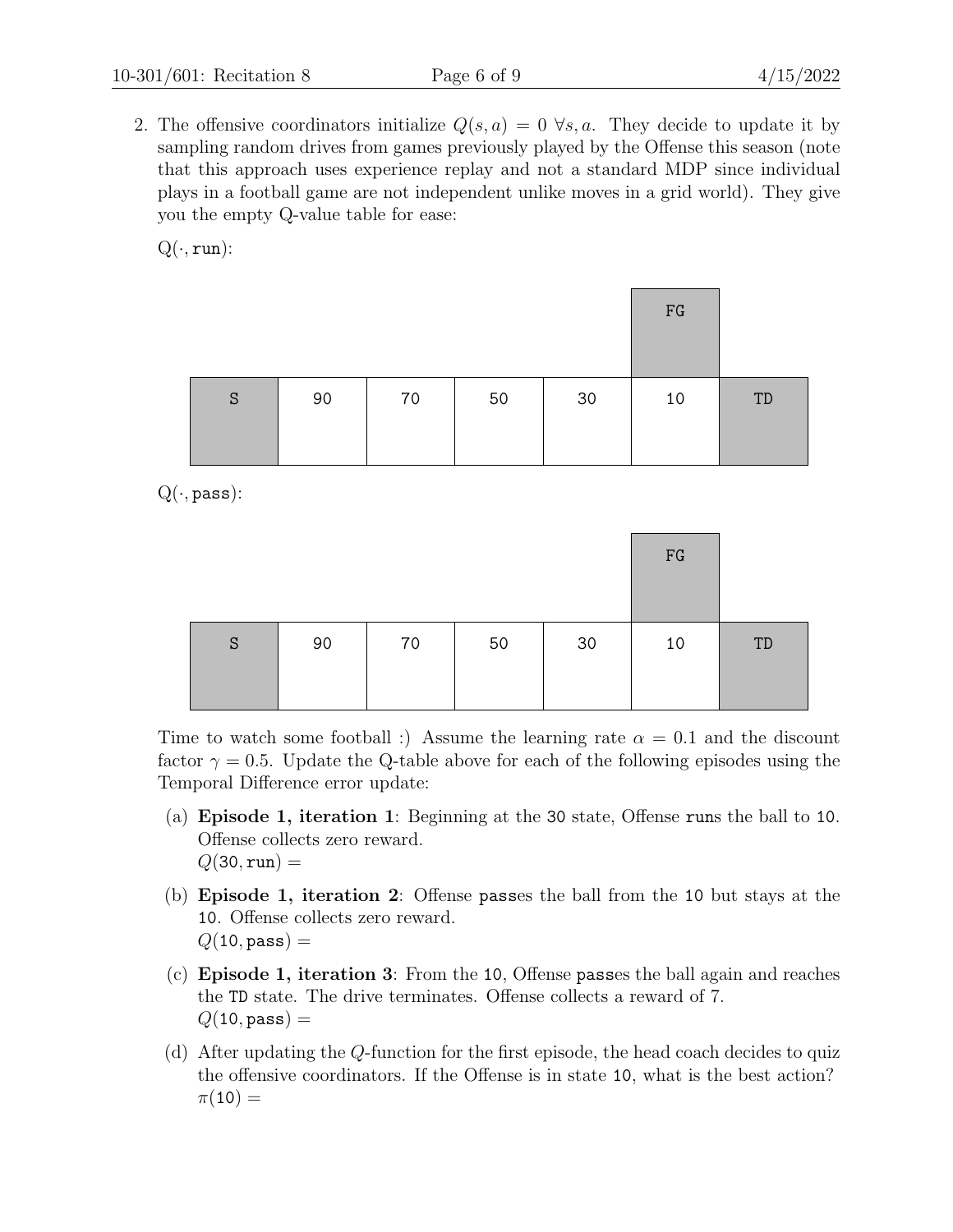(e) Episode 2, iteration 1: Beginning at the 90 state, the Offense runs the ball, causing a touchback (they enter the S state). The drive terminates. Offense collects -2 reward.

 $Q(90, \text{run}) =$ 

- (f) After updating the Q-function for the second episode, the head coach decides to quiz the offensive coordinators again. If the Offense is in state 90, what is the best action to take?  $\pi(90) =$
- (g) Episode 3, iteration 1: Beginning at 50, the Offense passes the ball but stays at the 50. Offense collects zero reward.  $Q(50, \text{pass}) =$
- (h) Episode 3, iteration 2: Beginning at the 50, the Offense passes the ball to the 30. Offense collects zero reward.  $Q(50, \text{pass}) =$
- (i) Episode 3, iteration 3: Beginning at the 30, the Offense runs the ball to the 10. Offense collects zero reward.  $Q(30, \text{run}) =$
- (j) Episode 3, iteration 4: Beginning at the 10, the Offense runs the ball and ends the drive after entering the FG state. Offense collects a reward of 3 points.  $Q(10, \text{run}) =$
- (k) After updating the Q-function for the third episode, the head coach decides to quiz the offensive coordinators for the last time. If the Offense is in state 10, what is the best action to take?  $\pi(10) =$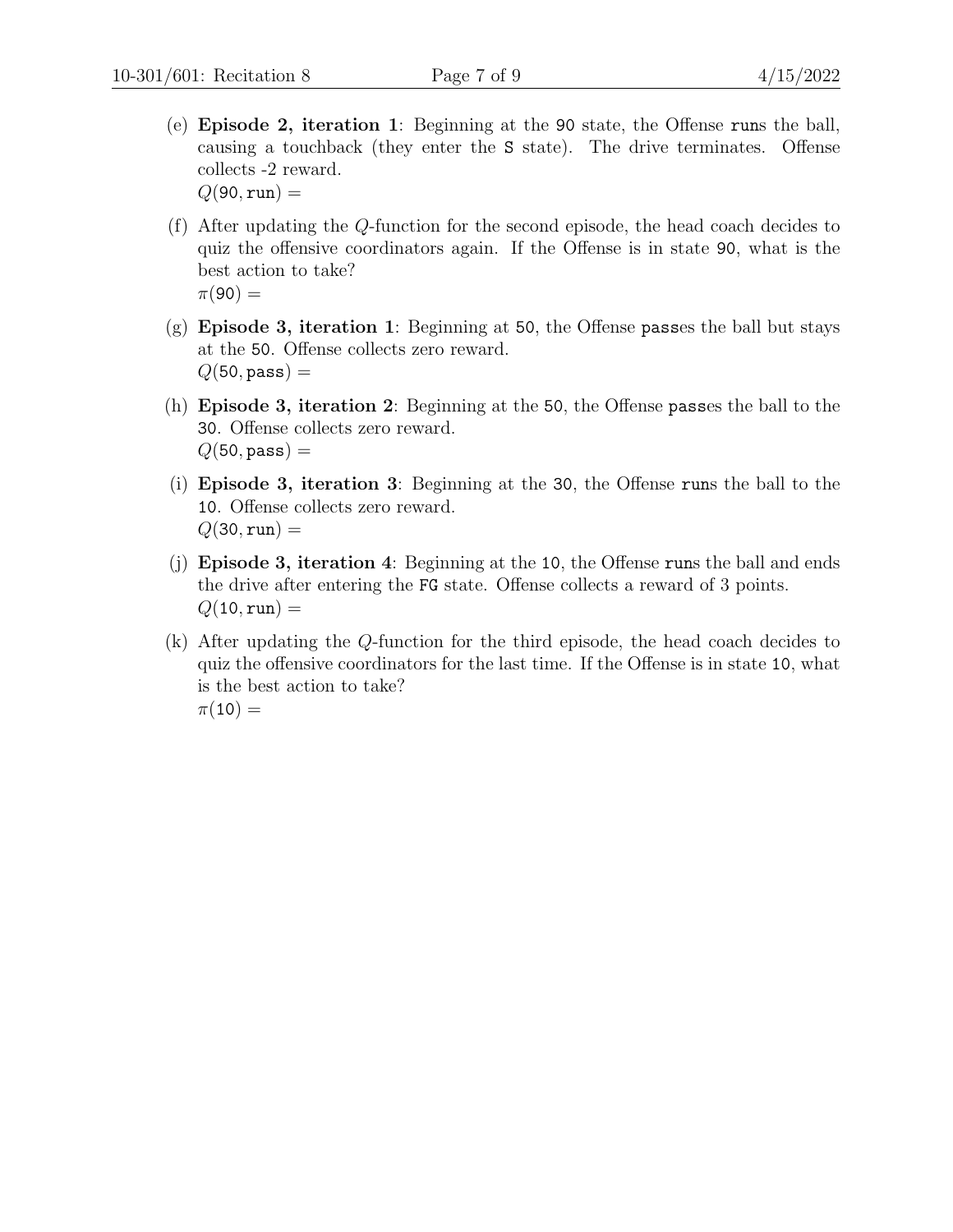## 4 Deep Q-Learning

<span id="page-7-0"></span>In Mountain Car, you control a car that starts at the bottom of a valley. Your goal is to reach the flag at the top right, as seen in Figure [2.](#page-7-0) However, your car is under-powered and can not climb up the hill by itself. Instead you must learn to leverage gravity and momentum to make your way to the flag. It would also be good to get to this flag as fast as possible.



Figure 2: Mountain Car environment. The car starts at some point in the valley. The goal is to get to the top right flag.

The state of the environment is represented by two variables, position and velocity. position can be between  $-1.2$  and 0.6 inclusive and velocity can be between  $-0.07$  and 0.07 inclusive. These are just measurements along the horizontal axis.

The actions that you may take at any state are  $\{0, 1, 2\}$  which respectively correspond to (0) pushing the car left, (1) doing nothing, and (2) pushing the car right. Note that we need Q-learning since we do not have the transition function.

1. Approximate Q-learning involves using a function that estimates Q values given state and action pairs. Consider using the following linear approximation:

$$
Q(\mathbf{s}, a; \mathbf{w}_0, \mathbf{w}_1, \mathbf{w}_2) = \mathbf{w}_a^T \mathbf{s} + b = \begin{cases} \mathbf{w}_0^T \mathbf{s} + b & \text{if } a = 0\\ \mathbf{w}_1^T \mathbf{s} + b & \text{if } a = 1\\ \mathbf{w}_2^T \mathbf{s} + b & \text{if } a = 2 \end{cases}
$$

Let  $\mathbf{s} = [0.5, 0.5]^T$ ,  $\mathbf{w}_0 = [-1, -10]^T$ ,  $\mathbf{w}_1 = [0, 1]^T$ ,  $\mathbf{w}_2 = [2, 10]^T$ ,  $b = 0.5$ . What are the Q values for all actions performed at state s?

2. We try a naïve state representation for Q-learning. What are the disadvantages with the following state representation when using Q-learning with linear approximation?

$$
\mathbf{s} = \begin{bmatrix} \texttt{position} \\ \texttt{velocity} \end{bmatrix}
$$